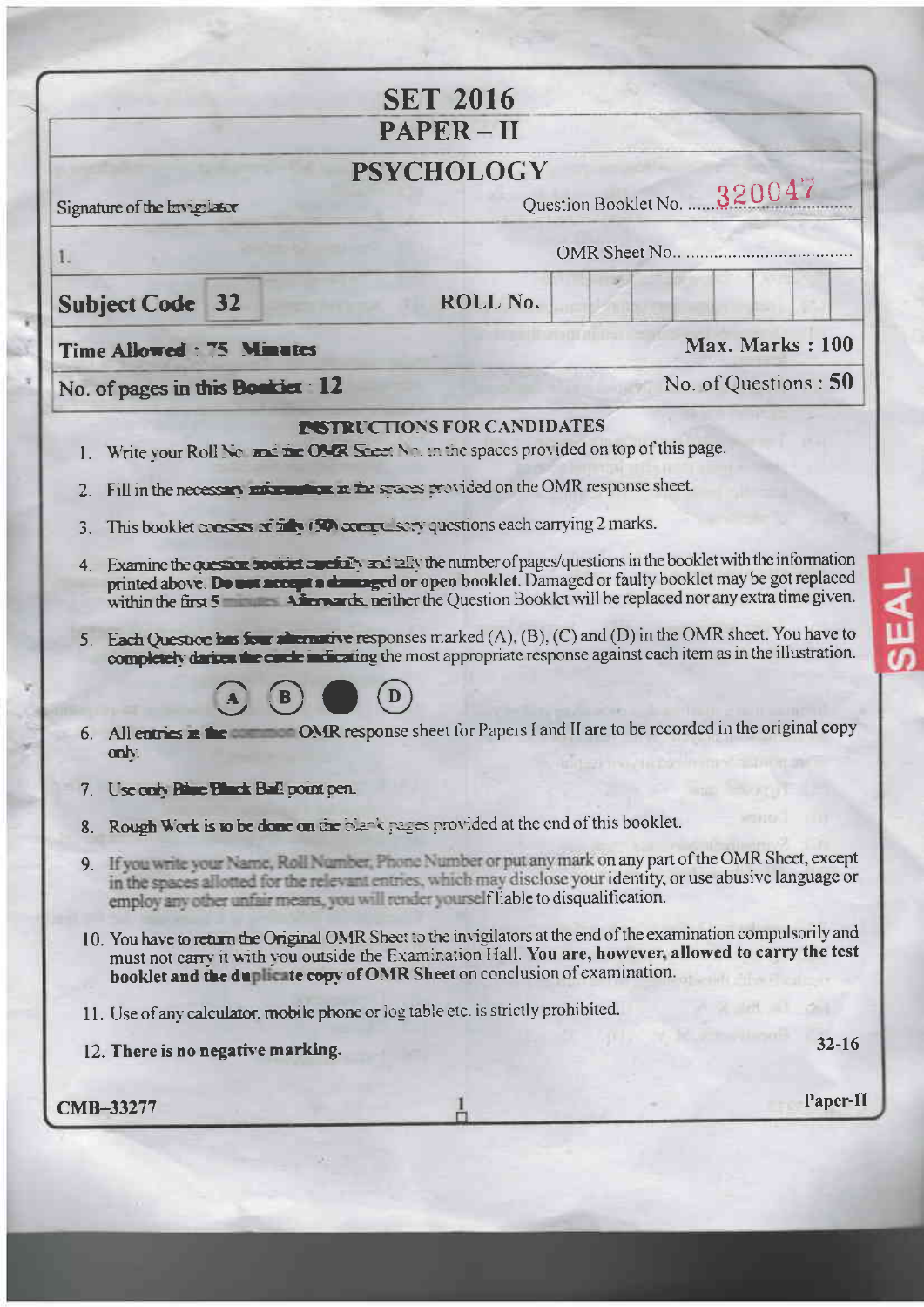# **PAPER-II PSYCHOLOGY**

 $6.$ 

7.

|  |  |  |  | Eidetic imagery is more frequent among |  |
|--|--|--|--|----------------------------------------|--|
|--|--|--|--|----------------------------------------|--|

(A) Children  $(B)$ Adolescents (C) Adults (D) Old people

#### Which of the following statements is true?  $2.$

- (A) There is no memory before language develops
- (B) Ordinarily fast learners retain more than slow learners
- (C) Forgetting necessarily involves obliteration of memory traces
- (D) The amount of forgetting after inactivity and sleep is more than after interpolation of activities between original learning and tests of retention

 $3<sub>1</sub>$ When we experience and skin le temperature may be reduced.

| Surprise, anger |
|-----------------|
|                 |

(C) Fear, disgust  $(D)$ Grief, sadness

4. Imagine that a snarling dog runs up to you as you are riding your bicycle. What part(s) of your brain is/are primarily involved in your response?

- (A) Hypothalamus
- (B) Cortex
- (C) Sympathetic nervous system
- (D) All of these choices are true
- Who was the first Indian to have performed a motor  $5.$ learning experiment to compare whole and part methods with the advantage to the former?
	- $(A)$  Dr. Jha, K. N.  $(B)$ Chauhan, S.
	- (C) Gopalswami, M.V.  $(D)$ Sinha, D.

CMB-33277

When previous skill learning interferes with the learning of a new skill:

- (A) Positive transfer occurs
- (B) Zero transfer occurs
- (C) 25% transfer occurs
- (D) Negative transfer occurs

After recovering from a serious bicycle accident, Geeta was afraid to ride a bicycle but not a motorcycle. Geeta's pattern of fear best illustrates :

- (A) Shaping
- $(B)$ Secondary reinforcement
- $(C)$ Spontaneous recovery
- (D) Discrimination

Which of the following statements about spontaneous recovery is true?

- (A) It refers to the expression of learning that had occurred earlier but had not been expressed because of lack of incentive
- (B) It means organism's tendency to respond spontaneously to stimuli similar to the CS as though they were the CS
- (C) It refers to the return of a response after punishment has been terminated
- (D) It refers to the reappearance, after a rest period, of an extinguished conditioned response
- Which of the following is a binocular cue for the perception of distance?
	- (A) Interposition
	- (B) Convergence
	- $(C)$  Closure

9.

ō

(D) Linear perspective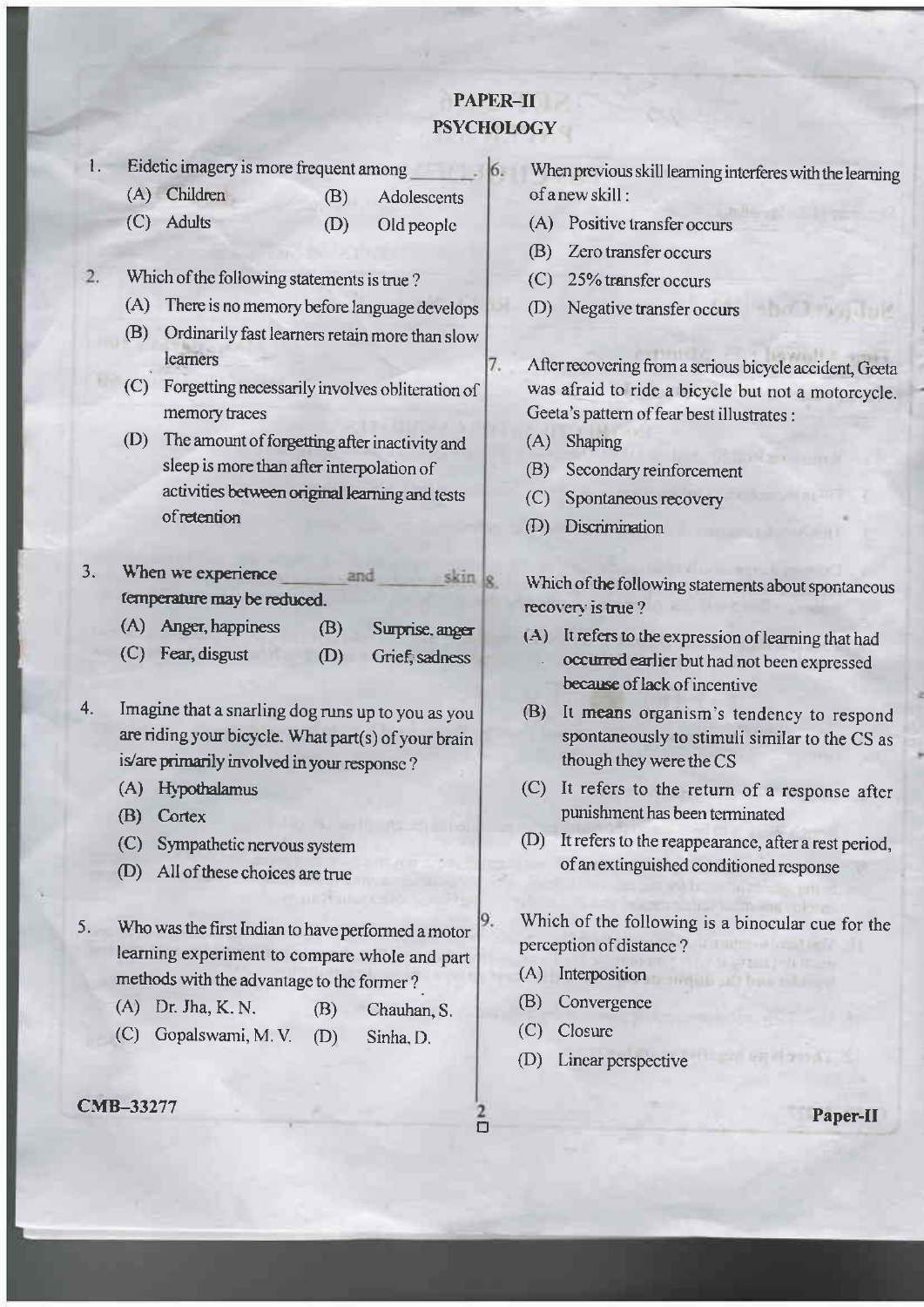- 10. Which of the following statements is true about 13. Assertion (A): Computational approach involves a drive?
	- (A) A rigidly patterned behavior characteristic of a species and developed without practice
	- (B) An aroused or activated state that is often triggered by deprivation
	- (C) Anything that is perceived as having positive or negative value in motivating behavior
	- (D) A derivation that usually triggers a state of motivational arousal
- Which theory most clearly emphasizes the  $11.$ importance of learning in motivation?
	- $(A)$  Instinct theory
	- (B) Drive reduction theory
	- (C) Arousal theory
	- (D) Incentive theory
- 12. Match List-I with List-II and indicate your answer with the help of codes given below:

List-II

(Concept)

1. Basic anxiety

causation

4. Principle of

2. Triadic Reciprocal

3. Fictional Finalism

Equivalence

# List-I

#### (Psychologist)

- p. Adler
- Bandura  $q_{\cdot}$
- Jung r.
- Horney S.

### Code:

|         | р              | q | r              | S |
|---------|----------------|---|----------------|---|
| (A)     | $\overline{2}$ | 4 | 3              | 1 |
| (B)     | $\mathbf{1}$   | 3 | $\overline{2}$ | 4 |
| $(C)$ 3 |                | 2 | 4              | 1 |
| $(D)$ 3 |                | 4 | 2              | l |

## **CMB-33277**

- rigorous, mathematically oriented analysis of certain aspects of visual perception derived largely from computer simulation and artificial intelligence.
- Neurophysiological approach argues **Reason**  $(R)$ : that sensory and perceptual phenomena are best explained by known neural and physiological mechanisms serving sensory structures.
- (A) Both  $(A)$  and  $(R)$  are true and  $(R)$  is the correct explanation of  $(A)$
- $(B)$ Both  $(A)$  and  $(R)$  are correct, but  $(R)$  is not the correct explanation of  $(A)$
- $(C)$  (A) is true, but  $(R)$  is false

**TIFORIA** 

- (D) (A) is false, but  $(R)$  is true
- 14. The chi-square, computed for a contingency table, was based on six degrees of freedom. If the contingency table had three rows, how many columns would it have?

| $(A)$ 2 | $(B)$ 3 |  |
|---------|---------|--|
| $(C)$ 4 | (D) 6   |  |

- $15.$ What is the correct sequence of events for hunger motivation? Indicate your answer using the codes given below:
	- $l$ . Energy level to its set point
	- $2.$ A bout of eating
	- Presence of an energy deficit  $3.$
	- $4.$ **Satiation**
	- 5. Hunger

## Code:

- $(A)$  1, 2, 3, 4, 5
- $(B)$  3, 5, 2, 1, 4
- $(C)$  2, 1, 3, 5, 4
- $(D)$  5, 4, 3, 1, 2

*D-rage?*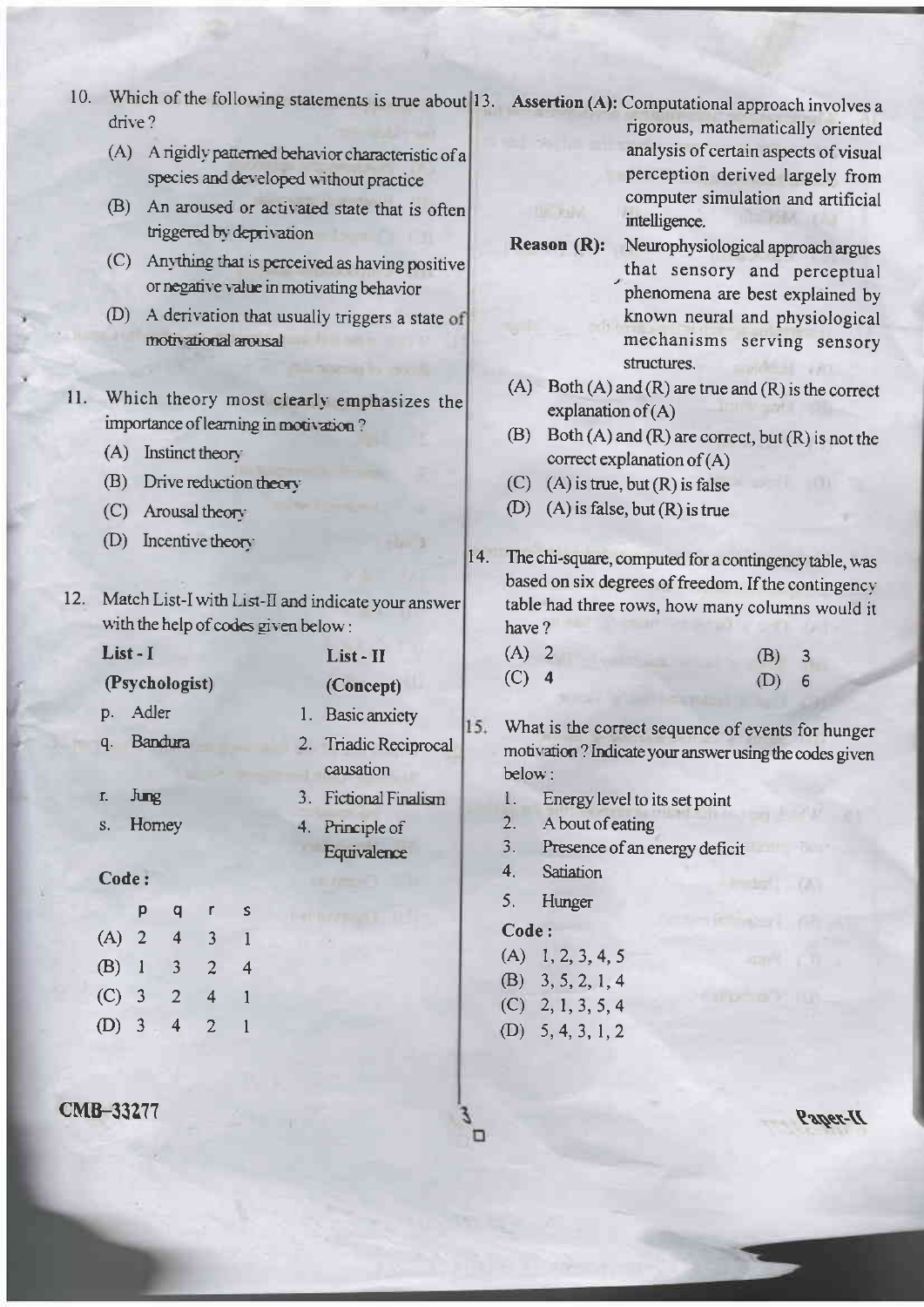- 16. Who among the following has developed a test for 20. personality assessment where the subject has to choose between a pair of jokes?
	- **McCall** (A) McCafe  $(B)$
	- R. B. Cattell (C) J.M. Cattell  $(D)$
- 17. Telegraphic speech is typical of the stage.
	- (A) Babbling
	- (B) One-word
	- (C) Two-word
	- (D) Three-word
- 18. Number of different factors as specified by Spearman to explain the performance on some tests :
	- (A) One 's' factor and many 'g' factors
	- (B) Many 's' factors and many 'g' factors
	- (C) One 's' factor and one 'g' factor
	- (D) Many's' factors and one 'g' factor
- 19. Which part of the brain is responsible for skilled  $m$ overnents?
	- (A) Thelamus
	- (B) Prefrontal cortex
	- $(C)$  Pons
	- (D) Cerebellum
- Which approach used in assessment of intelligence is the oldest one?
- (A) Psychometric approach
- **Biological approach**  $(B)$
- (C) Culture Fair
- (D) Chronometric analysis
- Which of the following concepts are related to Cattell's 21. theory of personality?
	- 1. Orthogonal rotation
	- $\overline{2}$ . **Ergs**
	- Specification equation  $3.$
	- **Dynamic Lattice**  $4.$

## Code:

- $(A) 2 & 4$
- (B)  $1 & 3$
- $(C)$  2, 3 & 4
- (D)  $1,3 & 4$
- Which one of the following sub-tests is not part of 22. Wechsler Adult Intelligence Scale?
	- (A) Information
	- (B) Vocabulary
	- (C) Creativity
	- (D) Digit symbol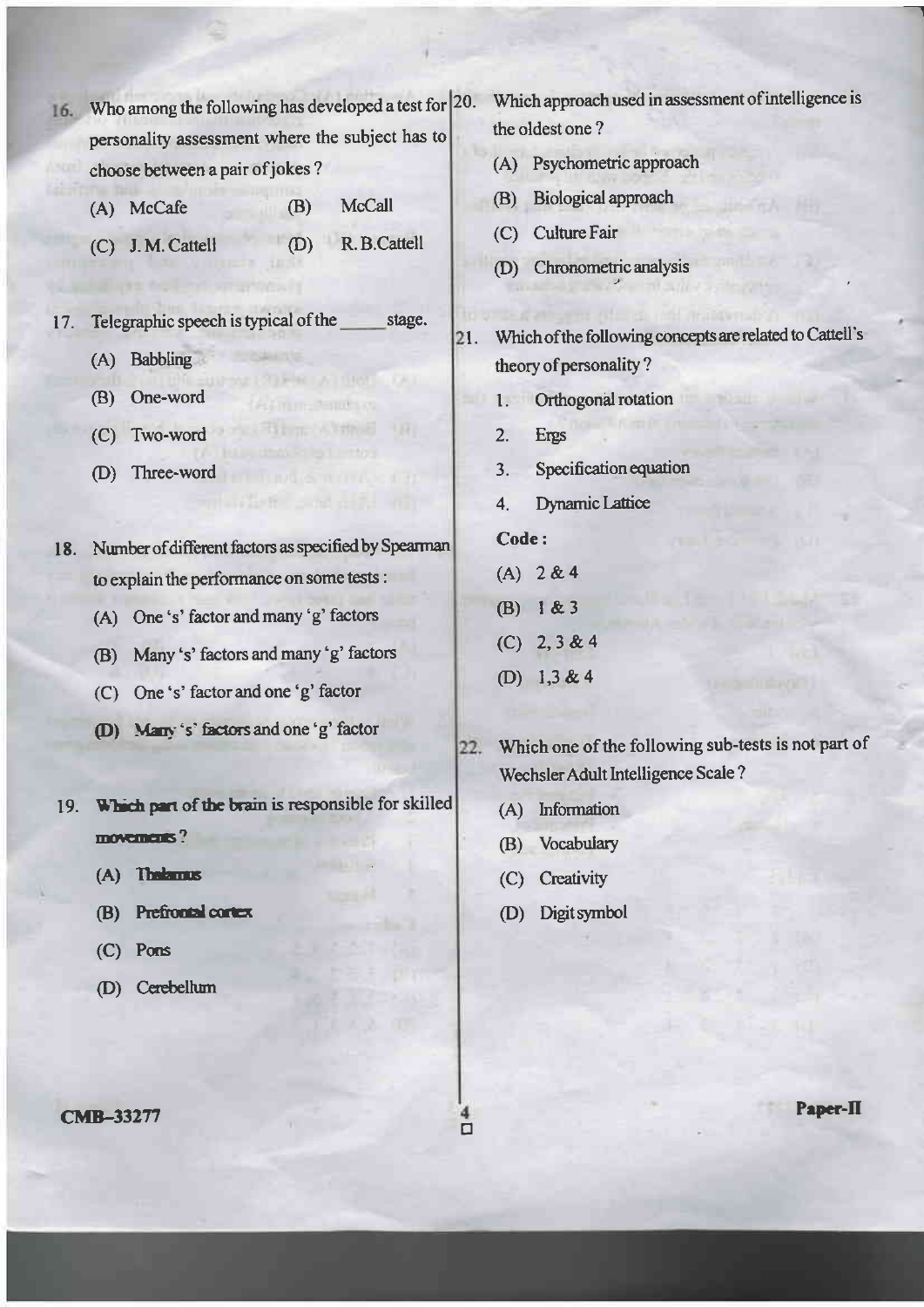|      | 23.                 |              |        |                |                                | with the help of codes given below.   |    | Match List-I with List-II and indicate your answer 25.                               |                                                   |            | Research on left-handedness indicates that                                                                                                                                                                            |     |             |
|------|---------------------|--------------|--------|----------------|--------------------------------|---------------------------------------|----|--------------------------------------------------------------------------------------|---------------------------------------------------|------------|-----------------------------------------------------------------------------------------------------------------------------------------------------------------------------------------------------------------------|-----|-------------|
|      | List-I<br>$List-II$ |              |        |                |                                |                                       |    |                                                                                      | (A)<br>Twice as many women as men are left-handed |            |                                                                                                                                                                                                                       |     |             |
|      |                     |              |        | (Methods)      |                                |                                       |    | (Basic Problems)                                                                     |                                                   | (B)        | Left-handers typically have a smaller corpus                                                                                                                                                                          |     |             |
|      | p.                  |              |        |                |                                | Correlation research                  |    | 1. Respondents may<br>distort the answers<br>in a socially<br>desirable<br>way.      |                                                   | (C)<br>(D) | callosum than right-handers<br>Left-handers are less likely to process speech<br>in their left hemisphere than right-handers<br>Left-handers generally demonstrate less<br>mathematical competence than right-handers |     |             |
|      | q.                  |              |        | Case Study     |                                |                                       | 2. | Shows only the<br>association but not<br>the cause and<br>effect relationship.       | 26.                                               |            | Rita expected all college professors to be old, bearded<br>males. She found it difficult to accept young<br>Faculty as a legitimate professor due to her own<br>restrictive                                           |     |             |
|      | Г.                  |              |        |                | Observation                    |                                       | 3. | Problems in                                                                          |                                                   | (A)        | Temperament                                                                                                                                                                                                           | (B) | Egocentrism |
|      |                     |              |        |                |                                |                                       |    | generalizing to the<br>population at large.                                          |                                                   | (C)        | Maturation                                                                                                                                                                                                            | (D) | Schema      |
|      | 3.                  |              | Survey |                |                                |                                       |    | 4. Behaviour may<br>change if the<br>Persons know that<br>they are being<br>watched. | 27.                                               | (A)        | We can cope with stress by becoming aware of our<br>irrational, upsetting thoughts and replacing them with<br>rational, calming thoughts. This view represents :<br>Cognitive Behavioural Approach                    |     |             |
|      | Code:               |              |        |                |                                |                                       |    |                                                                                      |                                                   | (B)        | Psychoanalytical approach                                                                                                                                                                                             |     |             |
|      |                     | p            |        | $\overline{q}$ | $\mathbf r$                    | S                                     |    |                                                                                      |                                                   | (C)        | Socio-cultural approach                                                                                                                                                                                               |     |             |
|      | $\left  A \right $  | $\mathbf{r}$ |        | 3              | 4                              |                                       |    |                                                                                      |                                                   | (D)        | Biosocial approach                                                                                                                                                                                                    |     |             |
|      | $\cdot$ B $\cdot$   | З            |        | P              |                                |                                       |    |                                                                                      |                                                   |            |                                                                                                                                                                                                                       |     |             |
|      | $\cdot$ C $\cdot$   | $\mathbb{R}$ |        | 3              |                                |                                       |    |                                                                                      | 28.                                               |            | Which of the following statements are true?                                                                                                                                                                           |     |             |
|      | $\mathbf D$         |              |        | n,             |                                |                                       |    |                                                                                      |                                                   | (A)        | The larger the sample size, the greater the<br>sampling error                                                                                                                                                         |     |             |
| 4. . |                     |              |        |                |                                | lesion most likely result in aphasia? |    | In which of the following parts of the brain would                                   |                                                   | (B)        | The more categories or breakdowns you want<br>to make in your data analysis, the larger the<br>sample needed                                                                                                          |     |             |
|      | (A)                 |              |        |                | Corpus callosum                |                                       |    |                                                                                      |                                                   | (C)        | The fewer categories or breakdowns you                                                                                                                                                                                |     |             |
|      | (B)<br>(C)          |              |        |                | Sensory cortex<br>Hypothalamus |                                       |    |                                                                                      |                                                   |            | want to make in your data analysis, the larger<br>the sample needed                                                                                                                                                   |     |             |
|      | (D)                 |              |        |                | Wernicke's area                |                                       |    |                                                                                      |                                                   | (D)        | As sample size decreases, so does the size of<br>the confidence interval                                                                                                                                              |     |             |
|      | MB-33277            |              |        |                |                                |                                       |    | $\Box$                                                                               |                                                   |            |                                                                                                                                                                                                                       |     | Paper-II    |

 $\mathbf C$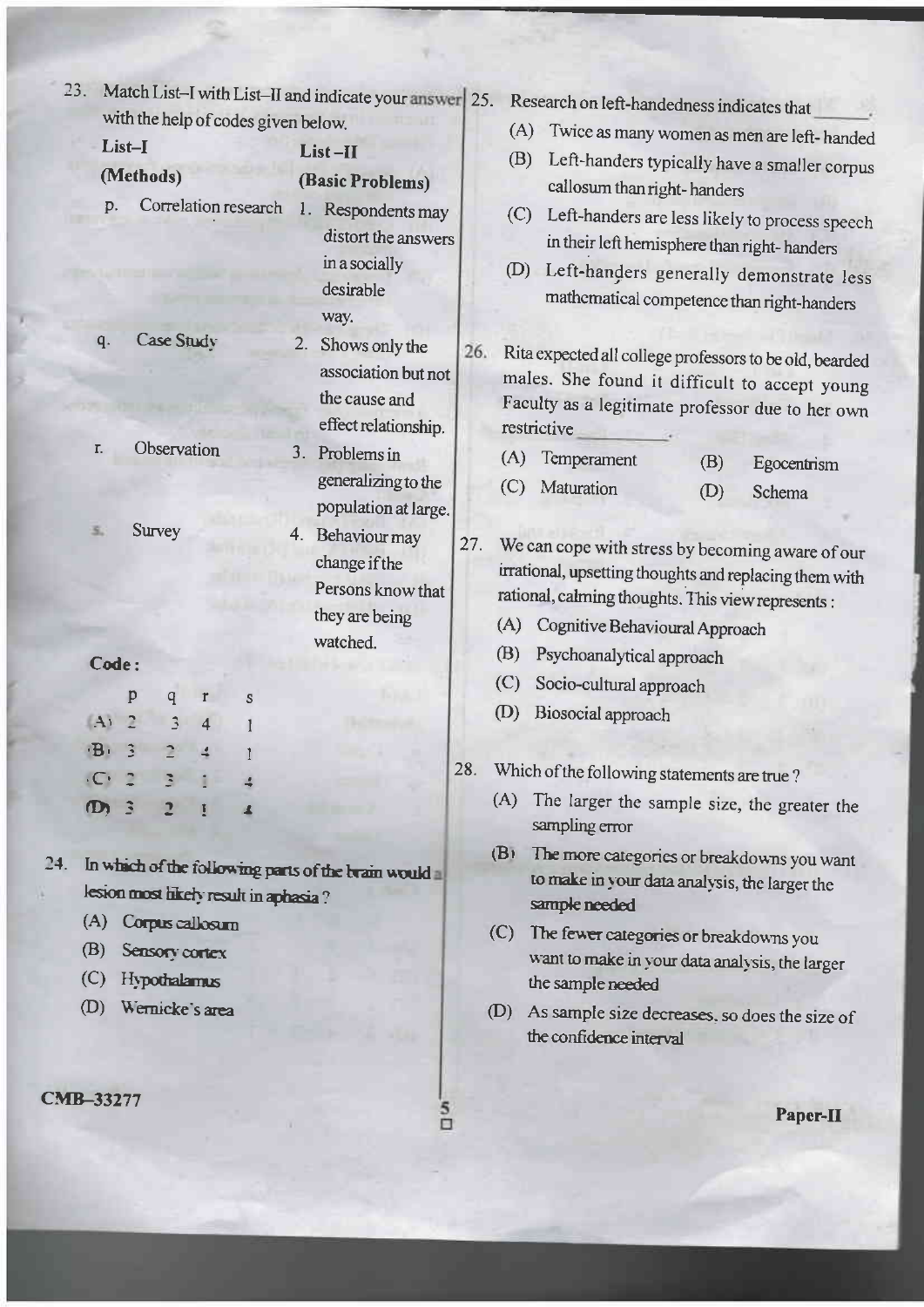| $\mathbf{D}$ | Which of the following would generally require the $ 32$ . |                                       |                |                                                                                 |                                                  |     |                                         | Studies of people attempting to identify emotional |                         |                |                                  |         |                                                        |  |
|--------------|------------------------------------------------------------|---------------------------------------|----------------|---------------------------------------------------------------------------------|--------------------------------------------------|-----|-----------------------------------------|----------------------------------------------------|-------------------------|----------------|----------------------------------|---------|--------------------------------------------------------|--|
|              |                                                            | largest sample size?                  |                | reactions in photographs of individuals from other<br>cultures have shown that: |                                                  |     |                                         |                                                    |                         |                |                                  |         |                                                        |  |
|              | (A)                                                        | <b>Cluster sampling</b>               |                |                                                                                 |                                                  |     | (A)                                     |                                                    |                         |                |                                  |         | It is difficult to judge the emotions of people from   |  |
|              | (B)                                                        | Simple random sampling                |                |                                                                                 |                                                  |     | a different culture                     |                                                    |                         |                |                                  |         |                                                        |  |
|              | (C)                                                        | Systematic sampling                   |                |                                                                                 |                                                  |     | (B)                                     |                                                    |                         |                |                                  |         | Certain facial expressions have a universal            |  |
|              | (D)                                                        | Proportional stratified sampling      |                |                                                                                 |                                                  |     | (C)                                     |                                                    | meaning                 |                |                                  |         | Emotional expression within cultural groups            |  |
|              |                                                            |                                       |                |                                                                                 |                                                  |     |                                         |                                                    |                         |                |                                  |         | varies as much as between groups                       |  |
|              |                                                            | 30. Match List-I with List-11:        |                |                                                                                 |                                                  |     | (D)                                     |                                                    |                         |                |                                  |         | There are wide cultural variations in expressions      |  |
|              |                                                            | List-I                                |                |                                                                                 | List-II                                          |     |                                         |                                                    |                         |                | of the same emotion              |         |                                                        |  |
|              | p.                                                         | Carl Rogers                           |                |                                                                                 | Token economy                                    |     |                                         |                                                    |                         |                |                                  |         |                                                        |  |
|              | q.                                                         | Albert Ellis                          |                | 2.                                                                              | Phenomenological                                 |     |                                         |                                                    |                         |                | to heart disease.                |         | 33. Assertion (A): Type A personalities are more prone |  |
|              |                                                            |                                       |                |                                                                                 | reality                                          |     |                                         |                                                    |                         |                |                                  |         | Reasoning (R): Stress and health are related.          |  |
|              | r.                                                         | Eric Berne                            |                | 3.                                                                              | Disputing                                        |     | Code:                                   |                                                    |                         |                |                                  |         |                                                        |  |
|              | S.                                                         | Albert Bandura                        |                |                                                                                 | 4. Rackets and                                   |     | (A)                                     |                                                    |                         |                | Both $(A)$ and $(R)$ are false   |         |                                                        |  |
|              |                                                            |                                       |                |                                                                                 | games                                            |     | (B)<br>Both $(A)$ and $(R)$ are true    |                                                    |                         |                |                                  |         |                                                        |  |
|              |                                                            | Code:                                 |                |                                                                                 |                                                  |     | $(A)$ is true but $(R)$ is false<br>(C) |                                                    |                         |                |                                  |         |                                                        |  |
|              |                                                            | p<br>q<br>r                           | S              |                                                                                 |                                                  |     | (D)                                     |                                                    |                         |                | $(R)$ is true but $(A)$ is false |         |                                                        |  |
|              | (A)                                                        | $-1$<br>3<br>$\overline{2}$           | 4              |                                                                                 |                                                  | 34. |                                         |                                                    |                         |                |                                  |         |                                                        |  |
|              | (B)                                                        | 3<br>$\overline{2}$<br>1              | $\overline{4}$ |                                                                                 |                                                  |     | Match List-I with List-II:<br>List-I    |                                                    |                         |                |                                  | List-II |                                                        |  |
|              | (C)                                                        | 3<br>$\overline{2}$<br>$\overline{4}$ |                |                                                                                 |                                                  |     |                                         | (Scientist)                                        |                         |                |                                  |         | (Name of Test)                                         |  |
|              | $(D)$ 4                                                    | $\overline{2}$<br>$\mathfrak{Z}$      |                |                                                                                 |                                                  |     | p.                                      | Cattell                                            |                         |                |                                  |         | 1. Pass - along Test                                   |  |
|              |                                                            |                                       |                |                                                                                 |                                                  |     | q.                                      | Raven                                              |                         |                |                                  |         | 2. Reaction time                                       |  |
|              |                                                            |                                       |                |                                                                                 |                                                  |     | r.                                      |                                                    | Alexander               |                |                                  |         | 3. Culture free test                                   |  |
| 31.          |                                                            |                                       |                |                                                                                 | TOT (Tip of the tongue) phenomenon is an example |     | S.                                      | Galton                                             |                         |                |                                  |         | 4. Coloured<br>Progressive Matrices                    |  |
|              | of:                                                        |                                       |                |                                                                                 |                                                  |     | Code:                                   |                                                    |                         |                |                                  |         |                                                        |  |
|              | (A)                                                        | Loss of information                   |                |                                                                                 |                                                  |     |                                         | $\mathbf p$                                        | $\mathbf{q}$            | r              | S                                |         |                                                        |  |
|              | (B)                                                        | Trace-depending forgetting            |                |                                                                                 |                                                  |     | $(A)$ 3                                 |                                                    | $\overline{\mathbf{4}}$ | $\mathbf{1}$   | 2                                |         |                                                        |  |
|              | (C)                                                        | Loss of cue                           |                |                                                                                 |                                                  |     | $(B)$ 4                                 |                                                    | $\overline{2}$          | 3              |                                  |         |                                                        |  |
|              |                                                            |                                       |                |                                                                                 |                                                  |     | (C)                                     | $\mathbf{I}$                                       | $\overline{4}$          | $\overline{2}$ | 3                                |         |                                                        |  |
|              | $D_i$                                                      | Cue dependent forgetting              |                |                                                                                 |                                                  |     | $(D)$ 3                                 |                                                    | $\overline{\mathbf{4}}$ | $\overline{2}$ |                                  |         |                                                        |  |
|              |                                                            |                                       |                |                                                                                 |                                                  |     |                                         |                                                    |                         |                |                                  |         |                                                        |  |
|              | $CMB-332$                                                  |                                       |                |                                                                                 |                                                  |     |                                         |                                                    |                         |                |                                  |         | Paper-II                                               |  |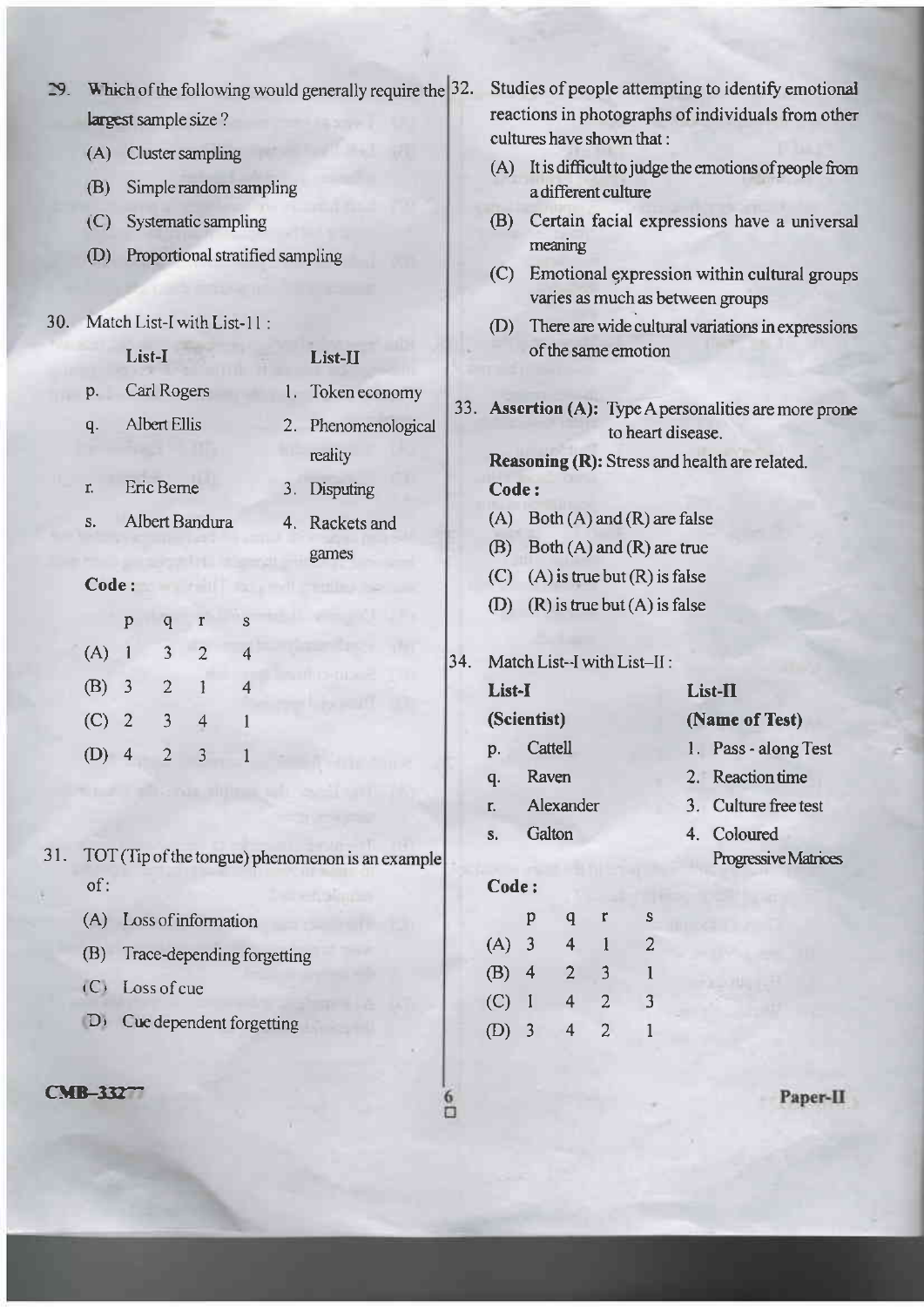| 35. How many variables should be changed at a time 39.<br>when conducting a single-case design?<br>$(A)$ 4<br>(B)<br>3<br>(C)<br>(D)<br>$\overline{2}$<br>Research hypotheses are<br>36.<br>Formulated prior to a review of the literature<br>(A)<br>Statements of predicted relationships between 40.<br>(B)<br>variables<br>Stated such that they can be confirmed or<br>(C)<br>refuted<br>$(B)$ and $(C)$<br>(D)                      | A design consisting of an experimental and a control<br>group but participants are not randomly assigned to<br>the groups is which of the following?<br>Interrupted time-series design<br>(A)<br>Nonequivalent comparison-group design<br>(B)<br>Single case design<br>(C)<br>A-B-A-B design<br>(D)<br>Which one of the following concepts is not part of<br>Behaviouristic theories of personality?<br>Reciprocal Determinism<br>(A)<br>Self-Efficacy<br>(B)<br>Collective Unconscious<br>(C)<br>Reinforcement/Punishment<br>(D)                                                 |  |  |  |  |  |
|------------------------------------------------------------------------------------------------------------------------------------------------------------------------------------------------------------------------------------------------------------------------------------------------------------------------------------------------------------------------------------------------------------------------------------------|-----------------------------------------------------------------------------------------------------------------------------------------------------------------------------------------------------------------------------------------------------------------------------------------------------------------------------------------------------------------------------------------------------------------------------------------------------------------------------------------------------------------------------------------------------------------------------------|--|--|--|--|--|
| Match List-I with List-II :<br>37.<br>List-II<br>List-I<br>(Researchers)<br>(Types of Memory)<br>Procedural memory<br>1. Craik<br>p.<br>Levels of processing<br>2. Loftus<br>q.<br>Reconstructive<br>3. Tulving<br>Т.<br>memory<br>Eyewitness memory<br>4. Bartlett<br>S.<br>Code:<br>O.<br>p<br>q<br>r<br>S<br>$\overline{2}$<br>3<br>(A)<br>$\mathbf{1}$<br>4<br>(B)<br>4<br>3<br>$\overline{2}$<br>3<br>(C)<br>4<br>$(D)$ 4<br>3<br>2 | Match List-I with List-II:<br>41.<br>List-II<br>List-1<br>(Functions Measured)<br>(Tests)<br>1. Motivation<br>Army Beta<br>p.<br>2. Personality<br>Digit Span<br>q.<br>3. Intelligence<br>Q-sort<br>r.<br>4. Immediate memory<br><b>MAT</b><br>S.<br>Code:<br>r<br>S<br>p<br>q<br>3<br>$\overline{2}$<br>$\mathbf{1}$<br>4<br>(A)<br>3<br>$\mathbf{1}$<br>(B)<br>$\overline{4}$<br>3<br>$\mathbf{1}$<br>$\overline{2}$<br>(C)<br>4<br>$\overline{2}$<br>3<br>4<br>(D)<br>Assertion (A): Learning refers to the modification of<br>42.<br>behavior as a result of past experience. |  |  |  |  |  |
| Which research method did Sigmund Freud use<br>38.<br>extensively in the process of developing his well-<br>known theory of personality?<br>Survey<br>(A)<br>Naturalistic Observation<br>(B)<br>(C)<br>Case study<br>Experimentation<br>(D)<br><b>CMB-33277</b>                                                                                                                                                                          | Reason (R): Experience is achieved through<br>observation.<br>Both $(A)$ and $(R)$ are correct and $(R)$ is the<br>(A)<br>correct explanation of $(A)$<br>$(A)$ and $(R)$ are correct, but $(R)$ is not the<br>(B)<br>correct explanation of $(A)$<br>$(A)$ is true, but $(R)$ is false<br>(C)<br>$(R)$ is true, but $(A)$ is false<br>(D)<br>Paper-II<br>Ω                                                                                                                                                                                                                       |  |  |  |  |  |

×